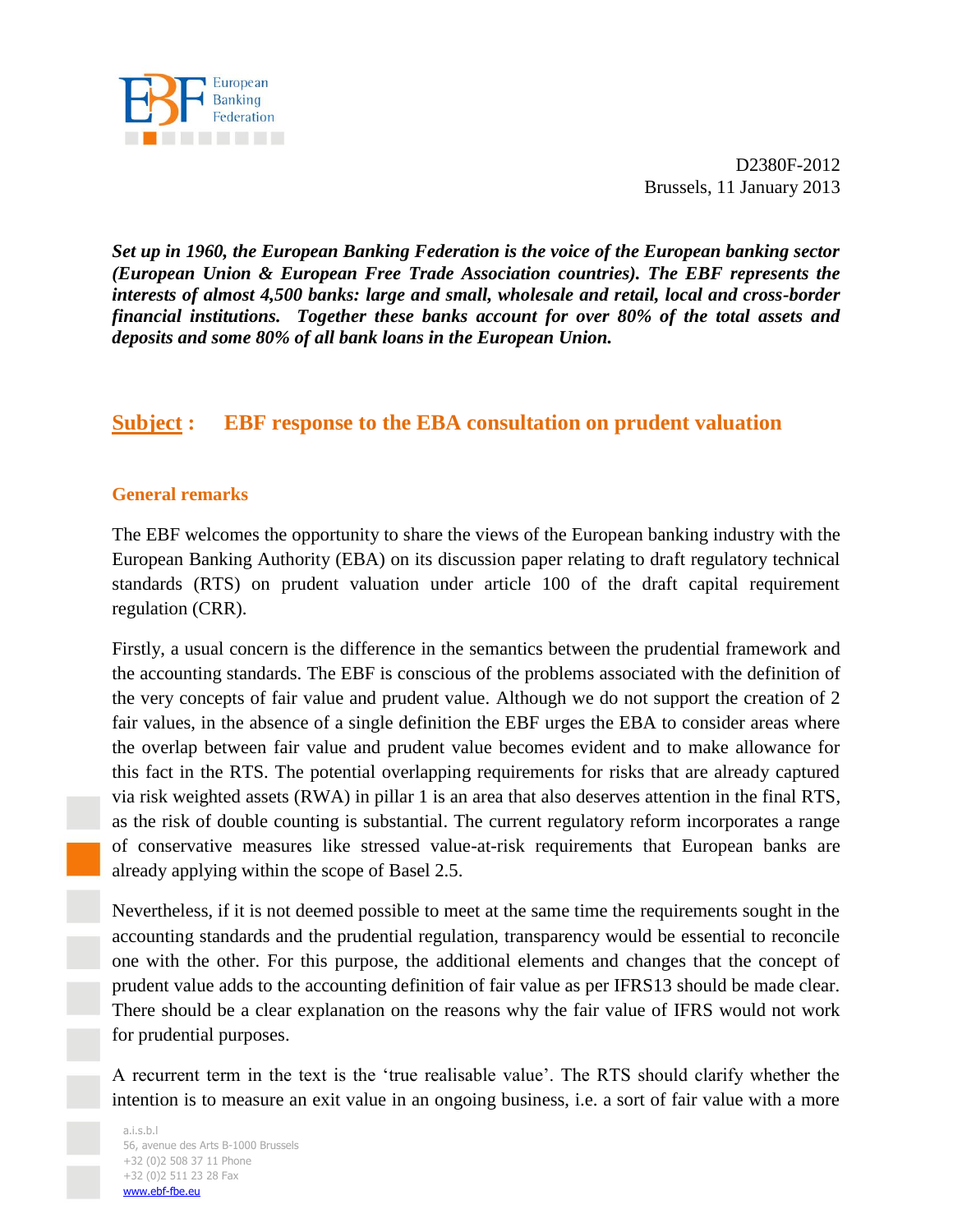conservative approach, or to measure a liquidation value under certain circumstances that does not represent the situation of a going concern business, i.e. a significant departure from the fair value.

The quantitative approach proposed in the discussion paper could lead to false sense of security. The problem with valuation uncertainty is that it is primarily caused by the lack of reliable data, and therefore difficult to quantify. There are at least three contributors to valuation uncertainty: Model, concentration and input parameter uncertainty.

The paper suggests that significant weaknesses in the risk management policies, systems and controls related to valuations relative to the standards set out in the paper should be addressed by a requirement by the competent authority for additional adjustments in Tier 1 capital. This would be a new supervisory measure not seen elsewhere. The pillar 2 of the Basel framework already foresees the supervisory review of an institution's risk management, systems and controls. Against this backdrop, it would not be appropriate to introduce such a new supervisory measure in a regulatory technical standard.

When drafting the final RTS, EBA should take into consideration the global level playing field by ensuring consistency with the practices and accounting standards of other jurisdictions.

EBF believes that the new prudent valuation adjustments can cause an additional pro-cyclical element in the regulatory capital requirements as the additional valuation adjustments will feed into the dealer prices and might be of importance notably in a crisis situation.

### **Specific questions**

- *1. Do you believe that a proportionality threshold should be considered before requiring an institution to assess the prudent value of all fair value positions? If yes, how would you define the threshold?*
- We support the idea to introduce a proportionality threshold. It may be defined as the ratio between the fair value of the positions subject to the calculation of additional valuation adjustments (AVAs) and the common equity tier 1. It should be set at a level that ensures the exemption of the obligation to calculate AVAs which would have an immaterial effect on the capital adequacy.
- The scope of assets subject to AVA calculation should be limited. In particular:
	- o Level 1 assets should be exempted.
	- o Assets subject to netting and collateral agreements could also be excluded due to the offsetting of potential valuation risks in long and short positions.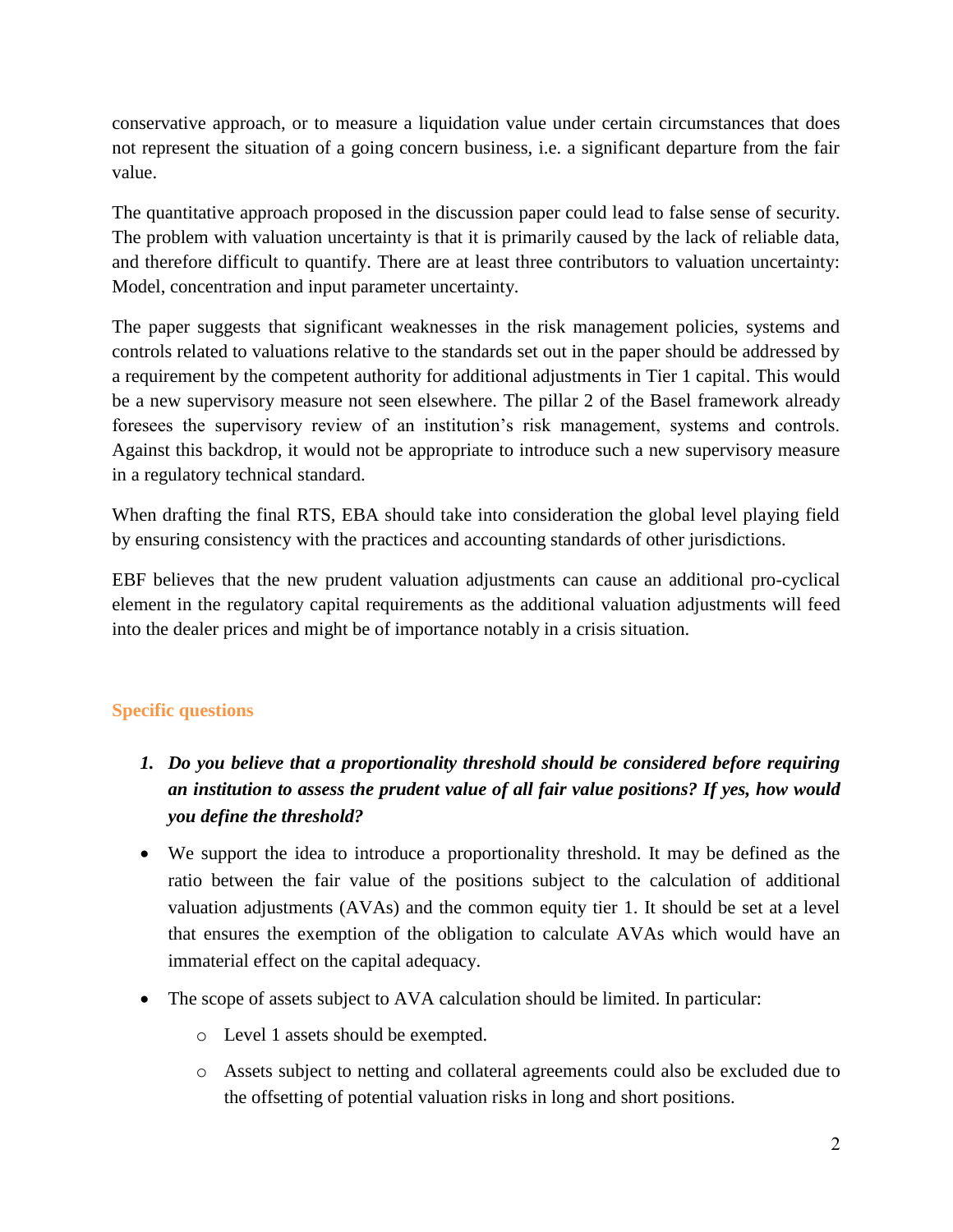- *2. Do you agree that the exit price used as the basis of prudent value does not necessarily need to be based on an instantaneous sale? If yes, provide argument to support your view.*
- Yes, we agree.
- We are of the view that the exit price based on an instantaneous sale is not meaningful for illiquid complex assets or portfolios as it could not happen in practice due to the due diligence required on the part of market participants.
- The use of an exit price if based on an instantaneous sale could make little sense for hedge positions or trades based on arbitrage considerations. Exit prices are by principle only to be used for net open positions. All positions that are hedged (offset by other positions) should instead be allowed to be priced at mid market prices. It is also our understanding that the concept of prudent value should be not based on fire sales.
- *3. Should a specific time horizon for exit be set when assessing the prudent valuation? If so, how the time horizon should be set (e.g. the same time horizon for calculating Value-at-Risk (VaR), Credit Risk Capital Requirements, etc.), what should it be and how would it feed into the calculating of AVAs?*
- The process for AVAs calculation is based on a point-in-time view. It is not about historical time series analyses (observation period). In principle we understand that especially market liquidity risk considerations should be taken into account.
- No particular time horizon should be set for the purpose of calculating AVAs. It should be estimated at constant market conditions. Impact from changes in market conditions over the liquidity horizon are captured in the market risk capital framework. Furthermore, longer liquidity horizons are already taken into account for credit products under Basel 2.5 and will likely be extended in the BCBS Fundamental Review of the Trading Book (FRTB) underway.
- *4. Do you support the concept of a specified level of confidence to determine AVAs? If*  not, why? Are there any AVAs where the use of a specified level of confidence is not *appropriate?*
- The industry does not support the use of a systematic and prescribed level of confidence to determine AVAs. While the concept of a confidence level can be valuable as guidance or a benchmark, in many cases, such concept will be neither practical nor meaningful from a statistical perspective. For instance, due to the lack of available data the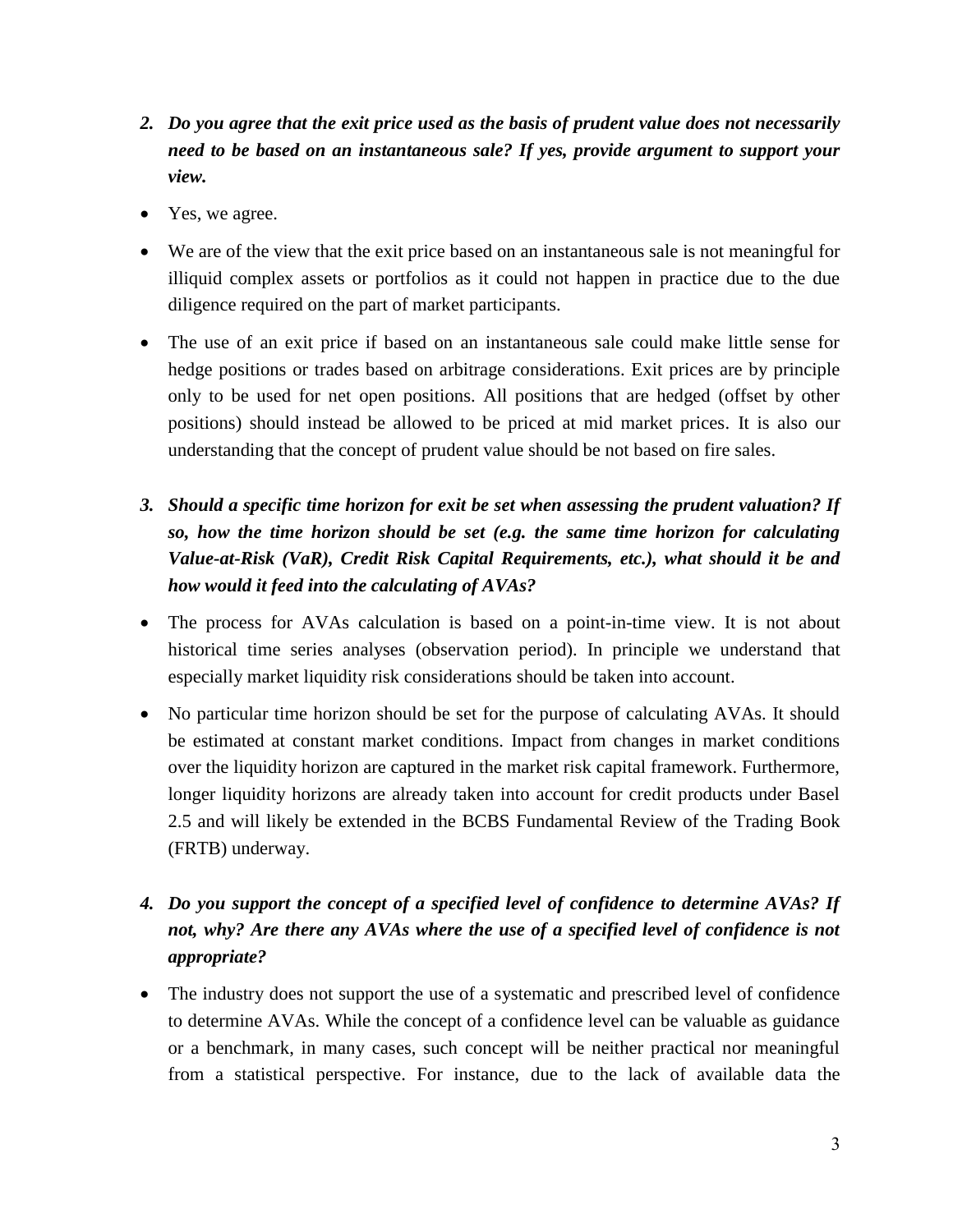confidence interval would not be relevant for exactly those parts of the book for which valuation uncertainty is greatest (e.g. illiquid level 3 type assets).

- It would make more sense to define prudent valuation qualitatively and use a confidence interval as an illustrative example of what this might mean for a liquid portfolio where data is available. The definition of prudent valuation could remain at a qualitative level stating that prudent value is the value of the position that is realizable beyond reasonable doubts within the current market conditions at the reporting date, given risk assumptions that are consistent with the fair value price. Assumptions and measures of doubt should be consistent with practitioner and regulator views of market practice or standards for such assumptions.
- In setting a confidence interval as a benchmark, the question is whether sufficient data exist at the level of confidence. Only if there are enough data points (market quotes) the idea of calculating a confidence interval makes sense from a statistical point of view. But even in this situation it is not clear why a bank is obliged to take e.g. the lowest quote out of 20 quotes. Banks have to consider the quality of market data they use. For example, when a quote is only available for a very small position, it would be more practical to use a professional or expert judgment for prudent value.
- The regulatory technical standard should strike a balance between the flexibility needed to allow for sufficient available data in all institutions and portfolios and the principle of harmonisation in order to ensure the level playing field. Nevertheless, the industry does not support the concept of a specified level of confidence.
- *5. If you support a specified level of confidence, do you support the use of a 95% level of confidence? What practical issues or inconsistencies with other parts of the CRR might arise when using this level of confidence?*
- As stated above, the industry does not support a specified level of confidence. However, only as a matter of benchmark:
	- o The level of confidence for benchmark purposes should be in the range between 70% and 85% (e.g. not above one standard deviation, i.e. 84,13%). Such a confidence level would allow for a sufficiently wide sample of data.
- *6. How prescriptive do you believe the RTS should be around the number of data points that are required to calculate a 95% level of confidence without any more judgemental approach being necessary?*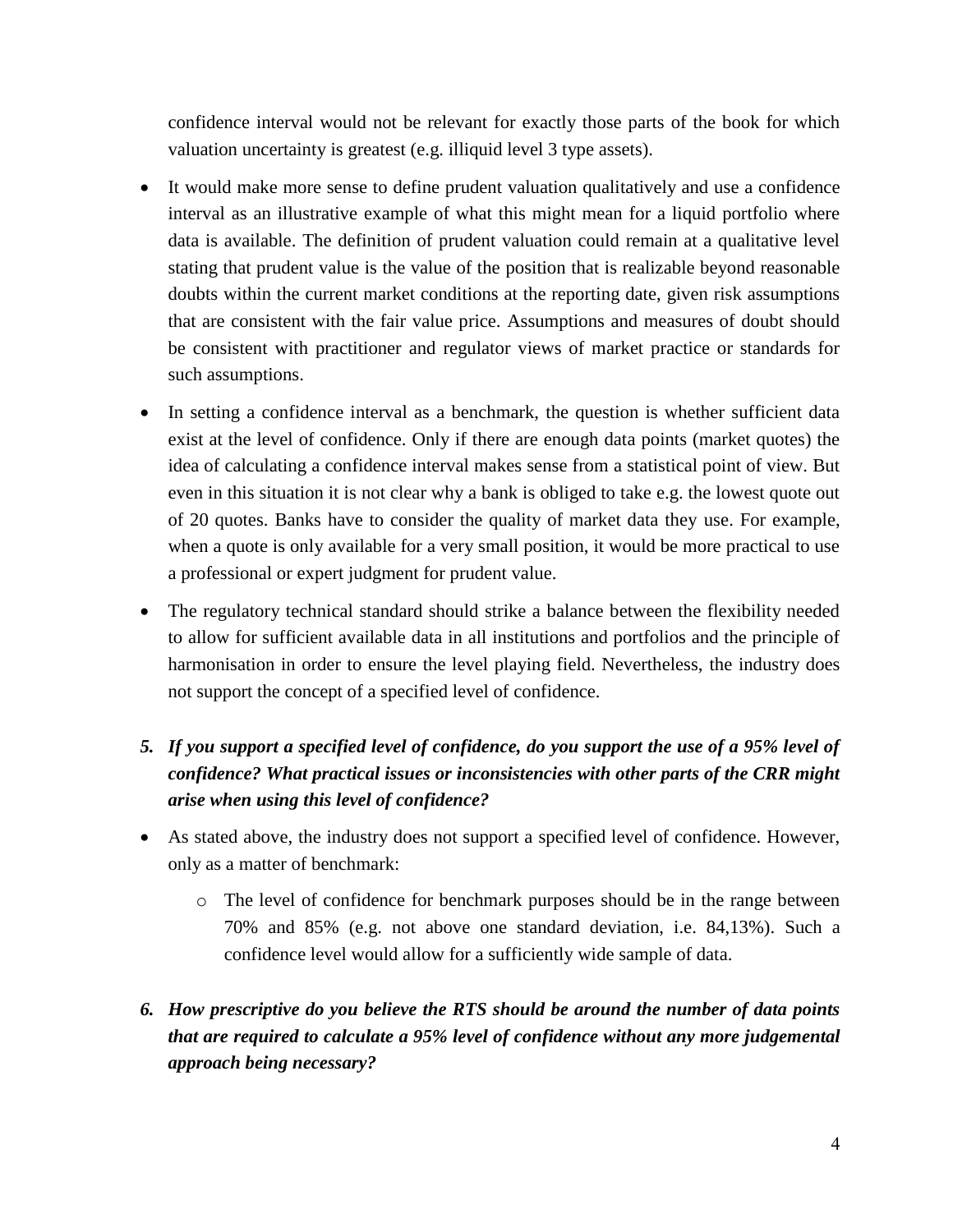- The EBF believes that any additional prescriptive provision on this issue is not helpful. The number of data points necessary may vary from case to case.
- We reiterate that in most cases a confidence level will not be possible to calculate statistically.
- *7. If you support a specified level of confidence, do you support the explicit allowance of using the level chosen as guidance for a more judgemental approach where data is lacking?*
- For mark-to-model positions for which a judgmental approach is needed we believe the concept of level of confidence as guidance or benchmark could be reliable under the abovementioned conditions.

### *8. Should any additional possible sources of market prices be listed in the RTS?*

- In the opinion of the EBF, there is no need to list additional sources of market prices in the RTS. Instead, we suggest that the guidelines display the preconditions for using different sources for collecting market prices.
- *9. Should more description be included of how to use the various sources of market prices to obtain a range of plausible prices?*
- In general, no.

# *10. Should the RTS be more prescriptive on how to use the various alternative methods or*  sources of data to obtain a range of plausible prices where there is insufficient *observable data to determine the range by direct statistical methods? If so how?*

 Prescription would add nothing in terms of value. Judgment needs to be applied to determine the most appropriate methodologies. Regulators would be expected to review methodologies to ensure appropriateness and consistency amongst institutions.

## *11. Are there any other indicators of large market price uncertainty which should be included?*

• Not in principle. The RTS should consider the overlaps between AVA for market price uncertainty and other AVAs, like concentration and liquidity AVA or close-out costs AVA.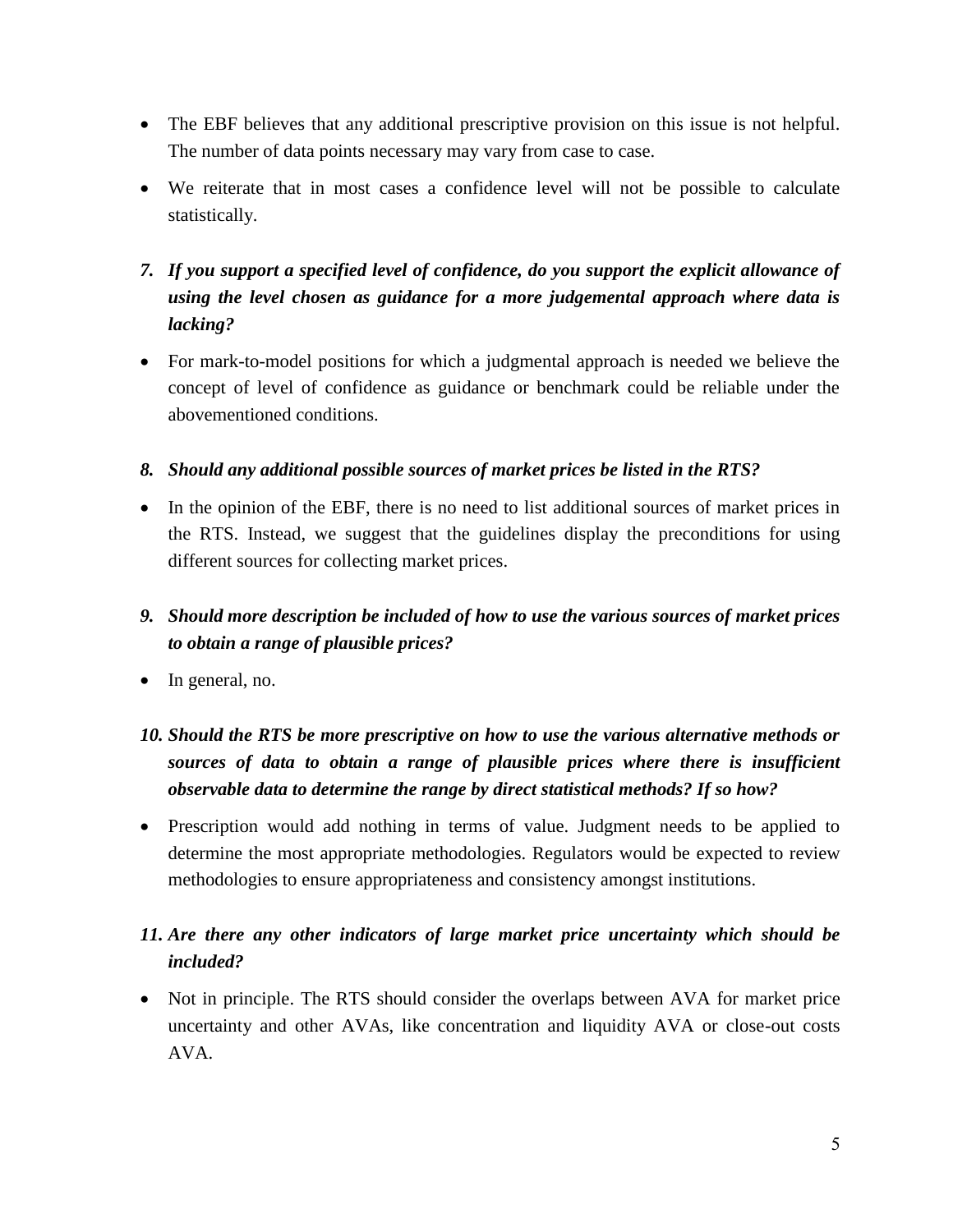- *12. Do you believe the approaches set out above are appropriate for each of the adjustments listed in Article 100? If not, what approaches do you believe would be more relevant?*
- The proposed approaches are in general relevant and clear enough except for the following ones:
	- o The wording used for the close-out costs, *sic the methodology should be consistent with or demonstrably more prudent than the most accurate hedging of the risk available using tradable instruments taking into account liquidity*, could be interpreted as a mandatory netting at a very granular level. However in our understanding the intention was to keep consistency with the level of netting acceptable for risk management.
	- o Careful attention should be paid to the area where potential overlaps could occur with the capital requirements (e.g. operational risk), in particular upon the completion of the FRTB (e.g. use of long liquidity horizons, capital add-ons for model risk, etc.).
	- o Future administrative costs should be considered in the *normal course of business* and not for a full exit of a business line as suggested by the RTS wording.
	- o Funding valuation adjustments is still a developing area with no existing market standard so far. Therefore, it seems premature to incorporate them into AVAs.
	- o Balance sheet substantiation has no bearing with prudent valuation considerations. It is, besides, burdensome. Moreover, balance sheet substantiation should not be included since it is not a part of the scope of prudent valuation according to Article 100.10 of the draft CRR.
	- o Early termination AVAs are primarily driven by client relationship and should not be material to the valuation in the *normal course of business*.

# *13. Are there any other material causes of valuation uncertainty that the RTS should describe an approach for? Or are any of the adjustments listed above not material and should not be included?*

- In the understanding of the EBF, there are no other material causes of valuation uncertainty.
- Early termination and future administrative costs should be considered immaterial. Early termination is dependent on specific client relationships and is at the sole discretion of the institution. As such it does not represent a risk or uncertainty in the valuation which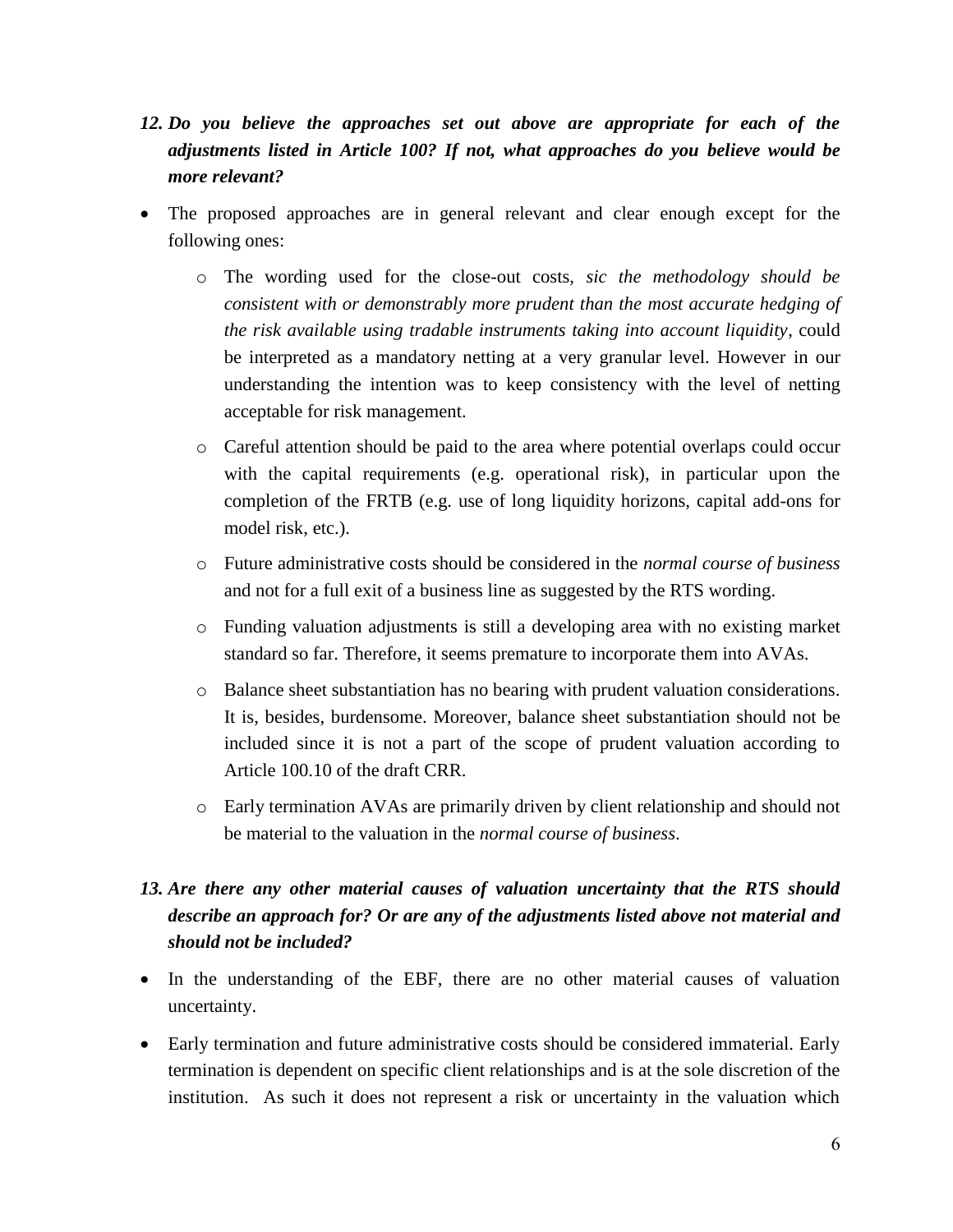would be achievable in the market were a position to be transacted. Future administrative costs refer to incremental costs associated with managing derivative portfolios over time. Market participants who would transact such portfolios would already have operations established to manage such derivatives and hence the infrastructure in place already and therefore incremental costs would be negligible. Furthermore, such costs would be reflected in observed market bid-offer spreads and hence captured through market price uncertainty.

 No AVA should be calculated related to the effect of customer non-contractual cancellation. There is usually a possibility of transferring the associated cost to the customer or of compensating the cost with potential future income from that customer.

### *14. Do you believe that the testing approach in Annex 2 represents a useful tool to test for prudence of valuation? If not, what weaknesses make it unsuitable?*

- It is questionable that the concept of back-testing adds any value to the prudent valuation assessment. The data to adequately test would only be available for those parts of the portfolio which are most liquid and for which uncertainty is smallest (and where sufficient trade data is available we would expect it to be incorporated into the assessment of prudent value anyway). For less liquid level 2 and level 3 positions it would not be possible due to a lack of data and is therefore inappropriate.
- The testing approach is also problematic because of time differences between the price as of the end of yesterday and the real observed price on the next day (intraday trades). These differences can cause false results on the test. Generally speaking we believe that a statistical test is not useful in many situations, e.g. in a mark-to-model environment.
- It should also be noted that the stressed VaR as required by CRD III already covers this element, and would lead to a double counting of risks.
- *15. Do you believe that the RTS should be prescriptive with respect to validation techniques? If not, how do you believe that comparable levels of prudence should be ensured for the valuations across institutions? Are there other validation techniques that you believe should be detailed in the RTS?*
- The banks should have the flexibility to come up with appropriate individual solutions.
- Supervisors would be expected to review individual banks' methodologies to ensure appropriateness and consistency across the industry. Comparing levels of prudence is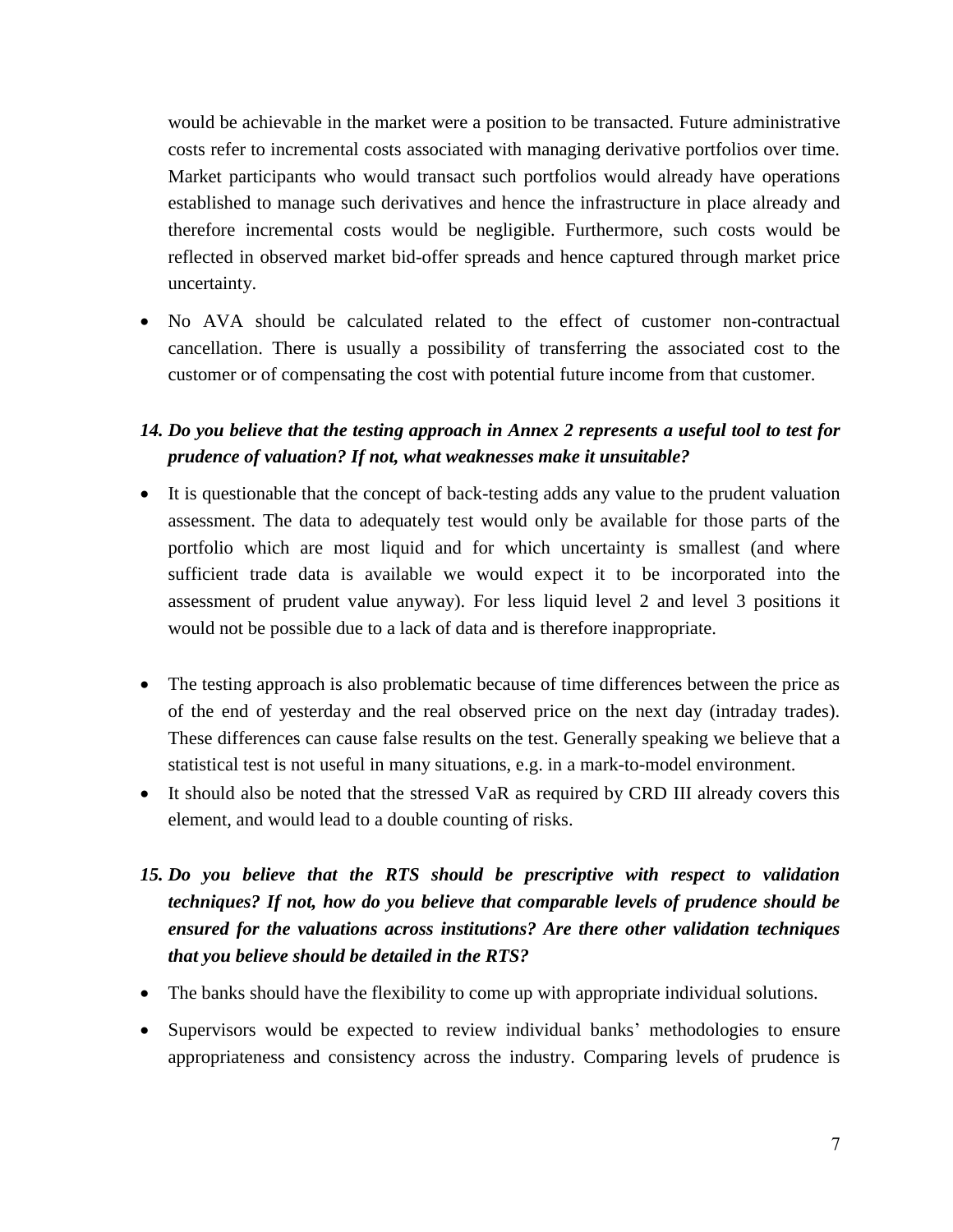however challenging given the variety of financial instruments, market infrastructures, models, data sources, yield curve building and information systems used by banks.

- *16. Do you support the concept that prudent value can never be greater than fair value including fair value adjustments at both the individual position and the legal entity level? If not, what would be the reason to justify your view?*
- In general, the EBF agrees on the principle that the prudent value cannot be greater than the fair value.
- *17. Would simple aggregation better reflect your assumptions and practices or would you support the availability of a diversification benefit within the aggregation of positionlevel AVAs? Please explain the reasons and justification why, providing any evidence available to support your arguments.*
- The arithmetic sum of high level confidence outcomes does not reflect the risk involved as it ignores the diversification effects.
- There is broad understanding that the uncertainty at a portfolio level is less than the sum of all the individual positions. Diversification therefore should be allowed. In practice we need a realistic level of regulatory requirements which neither understate nor overstate the real diversification benefit of the bank's portfolio. In this respect, it is important to have the flexibility of using an in-house aggregation method under the supervision of the competent authorities.
- In general terms, the correlation among factors of uncertainty between models should be negligible if the risk factors that are actually considered in the market risk framework are excluded from the AVA calculation.
- *18. If you support the availability of diversification benefit, do you support creating a simplified standard approach, an example of which is shown in Annex 4? If you do, do you have alternative suggestions on how this standard approach should be specified? Are the suggested correlations in the example appropriate, if not what other values could be used?*
- We prefer an internal approach approved by the regulators. Notwithstanding this preference, a simplified standard approach should be made available to banks with small portfolios. The estimation of the diversification effect should be based on a low correlation level (nearly zero).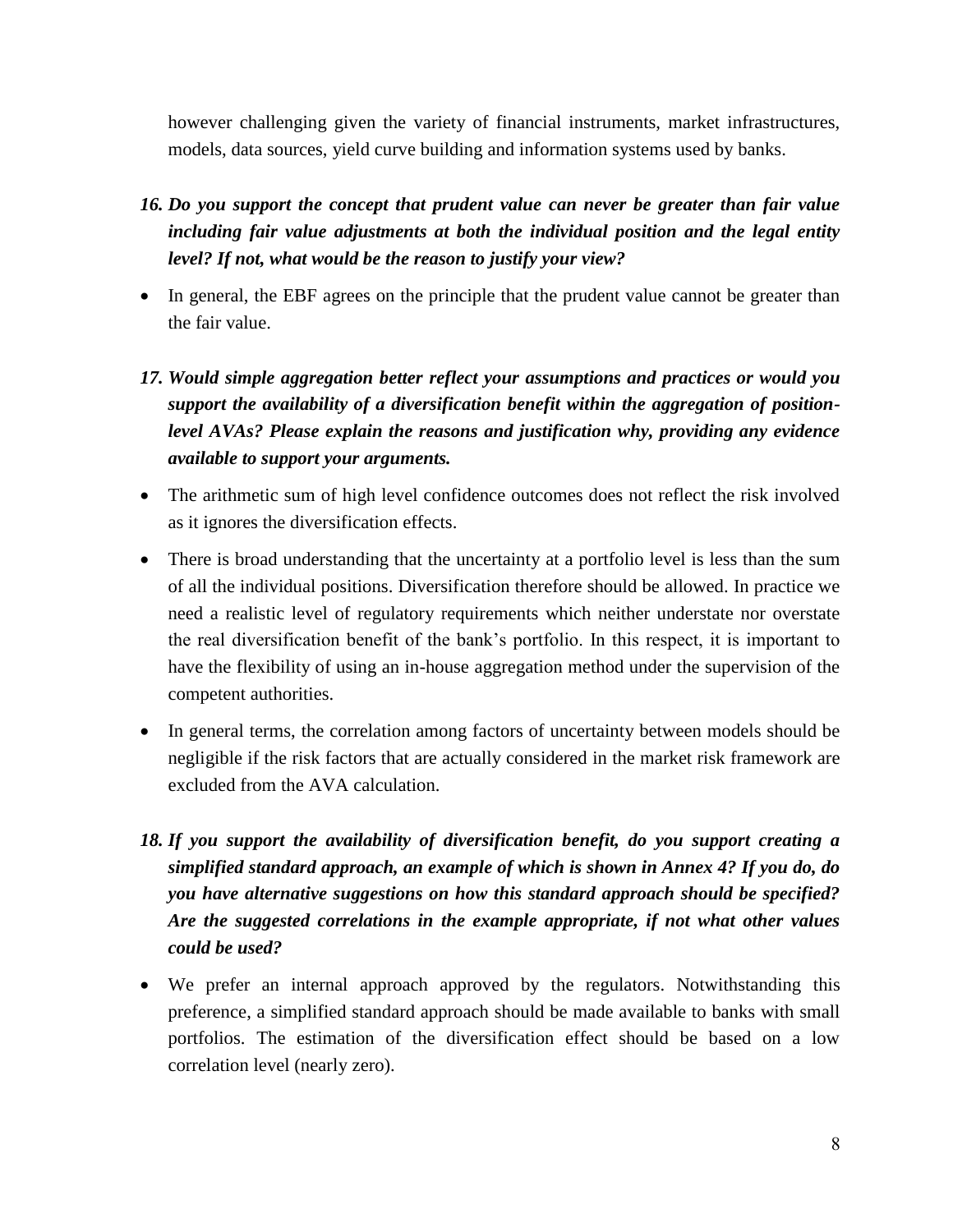- *19. If you support the availability of diversification benefit, do you support allowing an inhouse approach which should be subject to approval by the regulator, an example of which is shown in Annex 4?*
- An in-house approach allows the bank to tailor the approach to its specific portfolio to arrive at a number which is meaningful for internal management reporting as well as external regulator reporting.
- *20. Would you agree that offsets against AVAs for overlaps with other Pillar 1 capital requirements should not be permitted? If not, what offsets might be appropriate and under what conditions might they be allowed (e.g. individually assessed by the institution and agreed with the regulator rather than specified in the RTS)?*
- The estimation of AVAs should avoid overlapping requirements. We consider that the AVAs proposal double counts risks that are already considered under the market risk and operational risk frameworks, as follows:
	- o Overlaps between the AVAs and the market risk capital charges in the current regulatory framework:

There is a clear overlap between the AVA calculation proposed in the document and the market risk capital charge calculation under the current prudential regulation. The market risk capital charge includes an overly conservative estimation of the economic impact associated with changes in the underlying risk factors of a position (confidence level of 99% and holding period of 10 days). In the view of the EBF, the confidence level and the holding period already capture the uncertainty related to the spot pricing.

In addition, the current regulatory framework considers these risks under normal and stressed conditions. Indeed, the proposed future regulatory framework has modified this treatment in order to solve the existing overlapping.

o Overlaps between the AVAs and the market risk capital charges in the proposed future regulatory framework:

The Basel Committee has launched a public consultation regarding the revision of the market risk framework. There is an overlap between the AVA calculation proposed in the document and the Basel Committee proposal as it stands in the consultative paper launched in the second half of 2012. Under the proposed market risk framework, the risk factors that cannot be modelled for regulatory purposes should be capitalised under a stress scenario. In turn, the AVA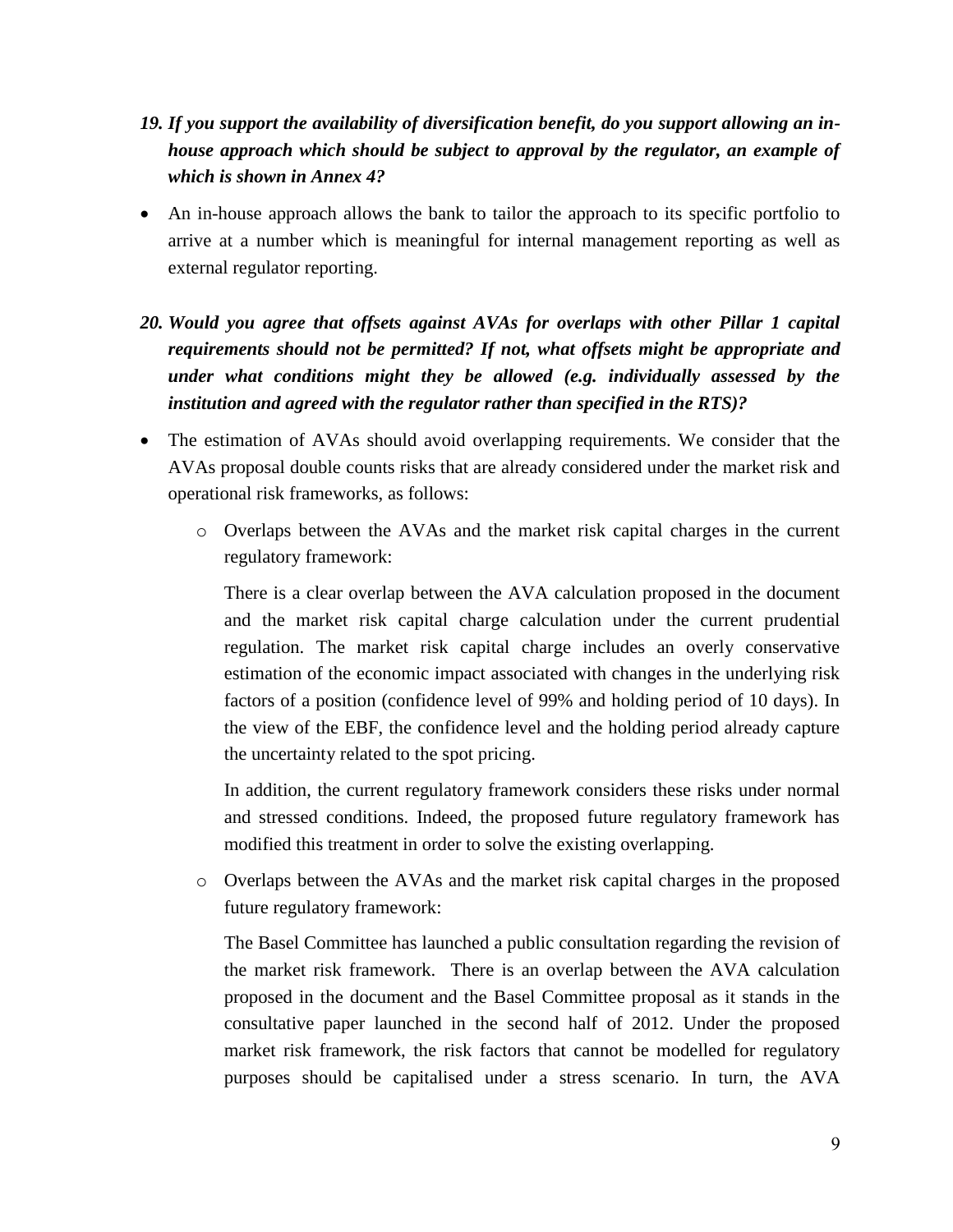calculation is also considering the same underlying risk factors under the confidence level.

As for liquidity risk and concentration risk, they are also being considered under both frameworks.

In view of the significant overlaps, the EBF would propose that the RTS on AVA calculation be postponed and finalised in the light of the final revision of the FRTB.

o Overlaps between the AVAs and the pillar 1 capital requirements:

Significant overlaps between AVAs and other pillar 1 capital requirements could arise if the latter are determined with reference to the fair value calculated in accordance with the accounting standards. For example, in the case of credit valuation adjustments (CVA), according to the accounting rule the fair value of the position is calculated net of the expected loss and the CVA capital requirement covers the unexpected loss. If an AVA imposes a deduction related to CVA, in addition to those considered in the fair value, a problem of double counting arises. In this case, offsetting the AVAs should be permitted (for example, the EAD for the purpose of the CVA requirements could be determined with reference to the prudent value). The same problem would arise whenever the requested AVAs are related to a source of valuation uncertainty for which a pillar 1 capital requirement exists.

o Overlaps between the AVAs and the operational risk capital charges:

There is as well an overlap between the AVA calculation proposed in the document and the operational risk internal model capital charge calculation under the current prudential regulation. Entities using an internal modeling approach for operational risk should be exempted of this AVA calculation.

# *21. Do you believe the above requirements are appropriate? If not, what other requirements could be necessary and what requirements stated above are considered not to be relevant?*

 We find the requirements stated under documentation, system and controls and reporting requirements to be very burdensome even though many procedures already should be covered in existing processes.